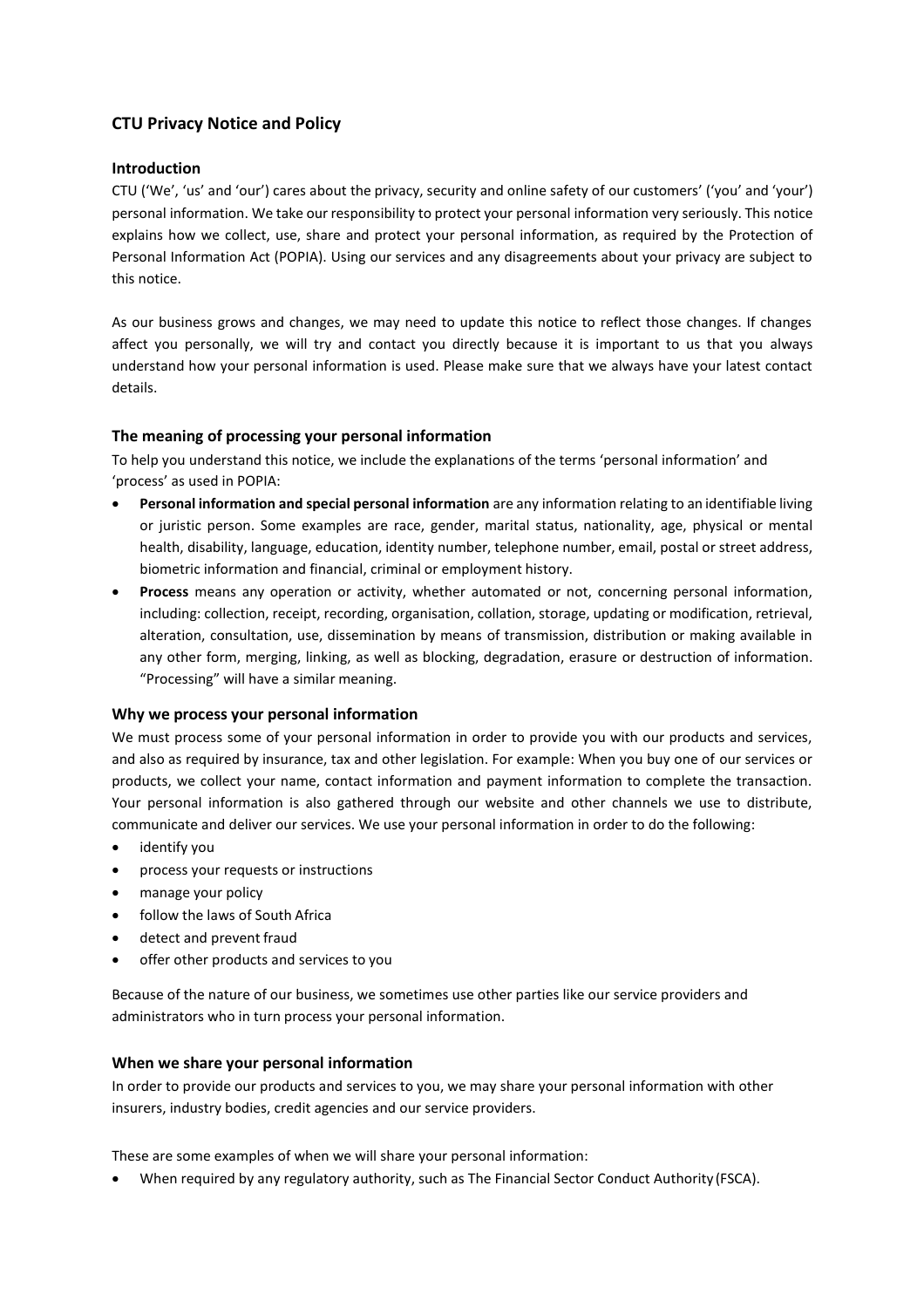- When required by legislation or any legal process.
- To protect and defend our rights and property, including our intellectual property.
- When you have given us direct permission to do so.

We will never sell your personal Information or share it with other parties for their own marketing use, unless you have given us direct permission.

## **Some information is automatically collected**

When you use any of our digital channels like websites and apps, we receive, and store information generated by your activities **(usage data gathered by cookies)** and **other information** that are automatically collected from your browser or mobile device. Most of this data is generally not personally identifiable. However, some of this data, either alone or when linked with other information, may allow your identity to be discovered. We treat this combined data as personal information and we protect it accordingly.

- **Cookies** are small text filesthat are created when you view a website. They gather usage data which includes information about the sites you visited, the number of times you visit, the date, time and length of your visit, which products or services you viewed and which areas of the site you visited. We may assign you one or more unique identifiers to help keep track of your future visits.
- **Other information** automatically collected may include your IP address, browser type and version, preferred language, geographic location, wireless or Bluetooth technology on your device, operating system and computer platform.

## **Information collected through online advertising**

We use service providers (such as Google, DoubleClick and Programmatic Buying) to help us deliver our banner advertisements and other online communications. To understand which types of offers, promotions and advertising are most appealing to our customers, these service providers may collect and use some of your personal information. This information is **aggregated** and cannot be linked to you.

• **Data aggregation** is any process in which information is gathered and expressed in a summary form using specific variables such as age, profession, income and interests.

These service providers show CTU's ads on sites on the internet, and they use the information stored in cookies based on your prior visits to CTU's website. If you don't want your personal information to be used in this way, you can opt out of the use of cookies, by visiting any of the following sites:

- Google at <http://www.google.com/policies/privacy/ads/>
- Network Advertising Initiative at [http://www.networkadvertising.org/managing/opt\\_out.asp](http://www.networkadvertising.org/managing/opt_out.asp)

#### **How we protect your data**

We take every reasonable precaution to protect your personal information (including information about your activities) from theft, unauthorised access and disruption of services. Our security controls are designed to maintain an appropriate level of data confidentiality, integrity, and availability. We regularly test our website, data centres, systems, and other assets for security vulnerabilities.

However, we cannot guarantee the security of any personal information that you willingly disclose online. Please note that we process and collect your personal information when you use our website, contact us electronically or complete a quotation or application form online. When you use any of our online services, you will be given a username and password. Always keep this information safe and never disclose it toanyone.

#### **Receiving marketing from us**

We like to keep our customers informed of the latest products and services offered by us and our service providers. When you buy a new product or service from us, we will ask you what your marketing preferences